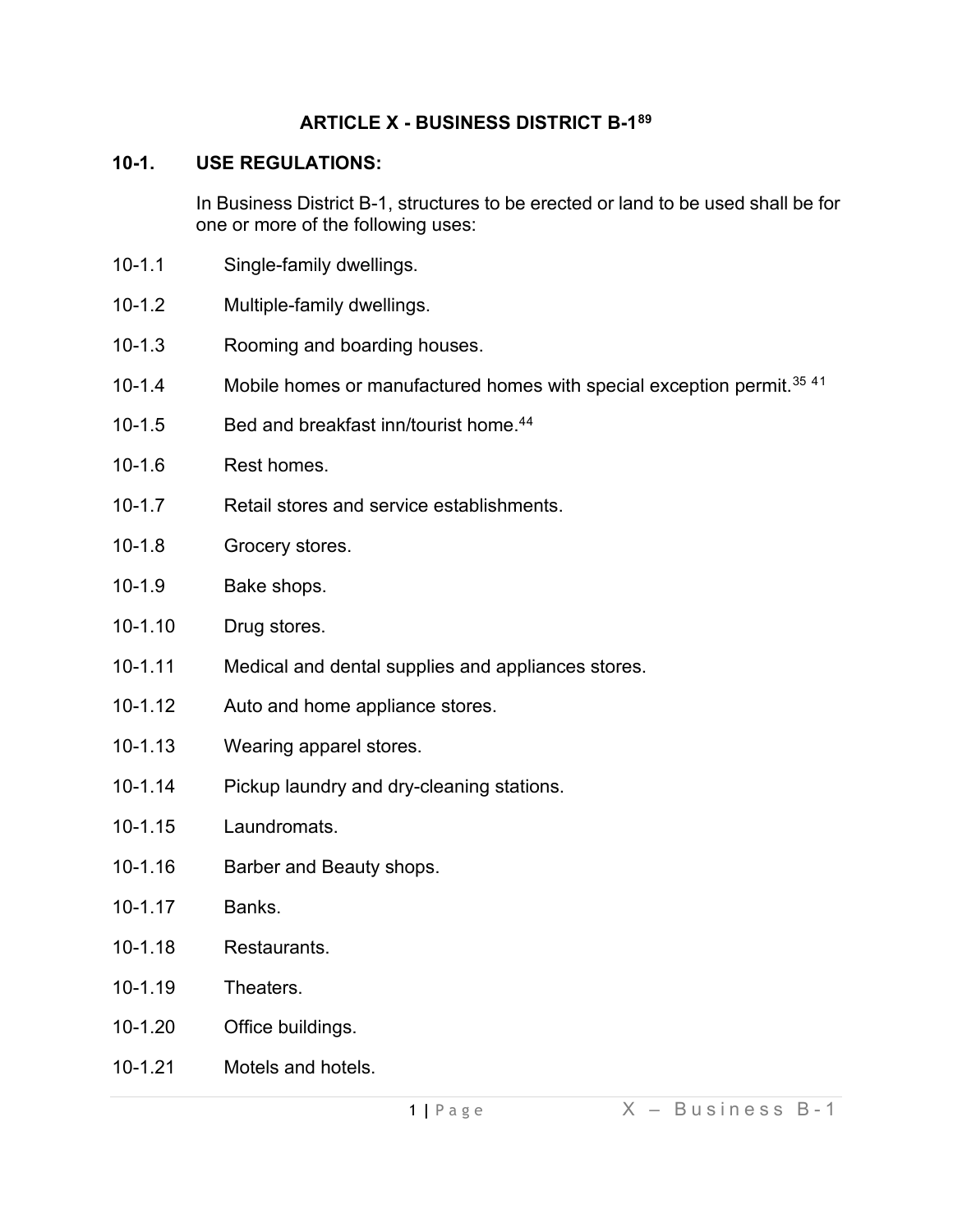- 10-1.22 Assembly halls.
- 10-1.23 Newsstands.
- 10-1.24 Commercial greenhouses.
- 10-1.25 Retail and wholesale lumber and building supply, with storage under cover. Cover shall be construed to be a building with a roof and at least three sides. No planning or other major machinery work may be performed.
- 10-1.26 Retail and wholesale plumbing and electrical supply, with storage under cover. Cover shall be construed to be a building with a roof and at least three sides. Major machinery work may not be performed.
- 10-1.27 Other retail business or service similar to those listed.
- 10-1.28 Public and semi-public uses, such as schools, churches, libraries, hospitals (not special care), and private schools. $3$
- 10-1.29 Public or community operated playgrounds, parks, and similar recreational facilities.
- 10-1.30 Public utilities: transformer substations, transmission lines and towers, pipes, meters and other facilities for the provision and maintenance of public utilities, including railroads (except railroad yards) and water and sewer installations.
- 10-1.31 Accessory buildings, structures, and/or apparatus permitted as defined; however, garages, carports or other accessory structures attached to the main building shall be considered part of the main building. No accessory building may be closer to any property line as provided hereinafter, with exception that this shall not apply to an alley line. Accessory buildings are permitted in rear yards only. The total ground area occupied by accessory buildings may not exceed twenty-five percent (25%) of the rear yard area. Accessory buildings on corner lots may not be closer to the street line than the minimum side yard for a dwelling on such lots. $40$  $40$  Satellite dish antennas larger than three (3) feet in diameter shall be considered accessory structures and shall be setback at least five (5) feet from the property line.<sup>[49](#page-5-6)</sup>
	- A. Semi-trailers which are licensed shall be permitted as defined in the Definitions section of this ordinance.<sup>[57](#page-5-7)</sup>
	- B. Shipping containers shall be permitted as defined in the Definitions section of this ordinance.<sup>[57](#page-5-8)</sup> In Business Districts, shipping containers shall be permitted to be located to the rear or side of the business building. Shipping containers in Business Districts shall also be screened from view from the public right-of-way by means of fencing,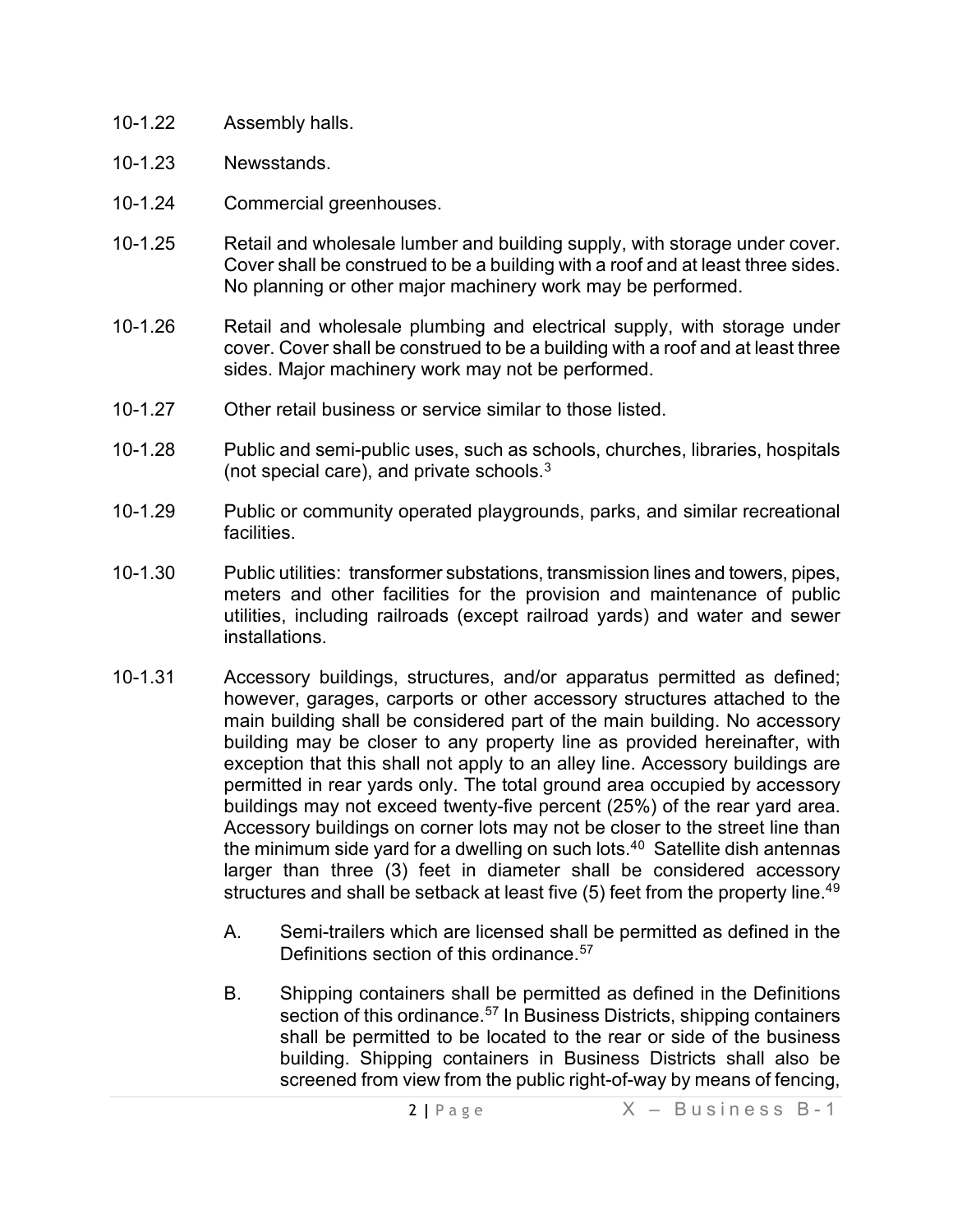landscaping, earth berms, or other means of no less than the height of the shipping container (See Section 16-20.6 Chart 2).[105](#page-5-9)

- 10-1.32 Signs permitted under Chapter 21 of this Ordinance regulating outdoor advertising.2[4](#page-5-10)
- 10-1.33 Off-street parking as required by this Ordinance.
- 10-1.3[4](#page-5-11) Automobile display and sales (with no repair or maintenance service).<sup>34</sup>
- 10-1.35 Medical Office. [89](#page-5-12)
- 10-1.36 Brewery, within 660 feet of the interstate corridors. [92](#page-5-13)
- 10-1.37 Brewery, Craft or Pub; Brewery, Micro, within 660 feet of the interstate corridors. [92](#page-5-14)
- 10-1.38 Distillery; Distillery, Alcoholic Beverage, within 660 feet of the interstate corridors. [92](#page-5-15)
- 10-1.39 Homestay.[98](#page-5-16)
- 10-1.40 Temporary Family Health Care Structure.<sup>[100](#page-5-17)</sup>
- 10-1.41 Property Owner Scale Solar Collection Systems as defined in Article XXIV<sup>[107](#page-5-18)</sup>
- 10-1.42 Small Power Grid Scale Solar Energy Facilities as defined in Article XXIV<sup>[107](#page-5-19)</sup>

## **10-2. AREA REGULATIONS:**

None, except for off-street parking which shall be in accordance with the provisions contained herein and for uses utilizing individual sewage disposal systems for which the required area shall be approved by the health official. The administrator may require a greater area if considered necessary by the health official. For dwellings, the minimum lot area shall be the same as in Residential District R-3.[7](#page-5-20)

# **10-3. SETBACK REGULATIONS:**

Structures, except dwellings, shall be located fifteen (15) feet or more from any street right of way which is fifty (50) feet or greater in width, or thirty (30) feet or more from the center line of any street right of way less than fifty (50) feet in width. [108](#page-5-21) This shall be known as the "setback line". For dwellings, the minimum setback shall be the same as in Residential District R-3.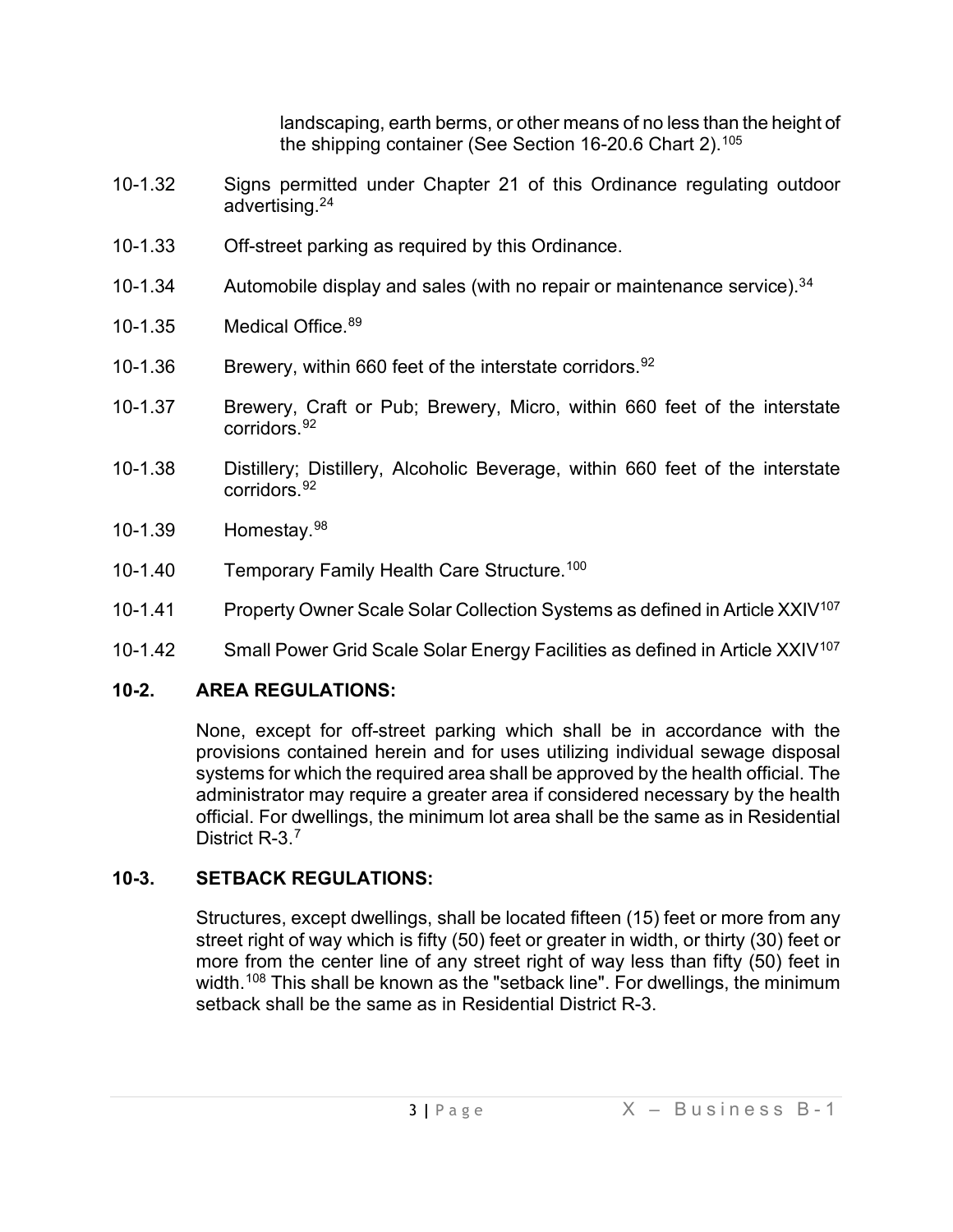### **10-4. FRONTAGE AND YARD REGULATIONS**

For permitted uses, except dwellings, the minimum side yard adjoining or adjacent to a residential or agricultural district shall be ten (10) feet or more and off-street parking shall be in accordance with the provisions contained herein. For dwellings, the minimum side yard and rear yard shall be the same as in Residential District R-3. See Section 3-77 for 7-23-79 changes.

## **10-5. HEIGHT REGULATIONS**

Structures may be erected up to thirty-five (35) feet in height from grade, except that:

- 10-5.1 The height limit for dwellings may be increased up to fifteen (15) feet and up to three (3) stories provided there are two (2) side yards, each of which is fifteen (15) feet or more, plus one (1) foot or more of side yard for each additional foot of building height over thirty-five (35) feet.
- 10-5.2 A public or semi-public building, such as a school, church, library, professional building, or hospital may be erected to a height of sixty (60) feet from grade provided that required front, side and rear yards shall be increased one (1) foot for each foot in height over thirty-five (35) feet.
- 10-5.3 Church spires, belfries, cupolas, monuments, water towers, chimneys, flues, flag poles, television antennae and radio aerials are exempt. Parapet walls may be up to four (4) feet above the height of the building on which the walls rest. Television and radio aerials shall not be for commercial use and shall be for receiving only, except for amateur or ham radio aerials.<sup>4[9](#page-5-22)</sup>
- 10-5.4 Accessory buildings with an eave height of twelve (12) feet or more shall be located not less than ten (10) feet from any party lot line; accessory buildings with an eave height of eight feet six inches (8'6") but less than twelve (12) feet shall be located not less than five (5) feet from any party lot line; accessory buildings with an eave height of less than eight feet six inches (8'6") shall be located not less than three (3) feet from any party lot line; eave height is measured from the ground to the eave of the roof.<sup>3[2](#page-5-23)</sup>

## **10-6. FENCING & SCREENING REGULATIONS[105](#page-5-24)**

- 10-6.1 See Section 16-20 for general fencing and screening regulations.<sup>[105](#page-5-25)</sup>
- 10-6.2 Trash and Refuse Storage: For all business uses, all temporary lodging uses, all multi-family uses with five (5) or more units, all medical arts uses, and all public and semi-public uses, such as schools, churches, libraries, hospitals, and private schools, trash collection and storage areas, including dumpsters and other trash containers, shall be maintained in dumpster enclosures, as described in the chart found in Section 16-20.6. The Zoning Administrator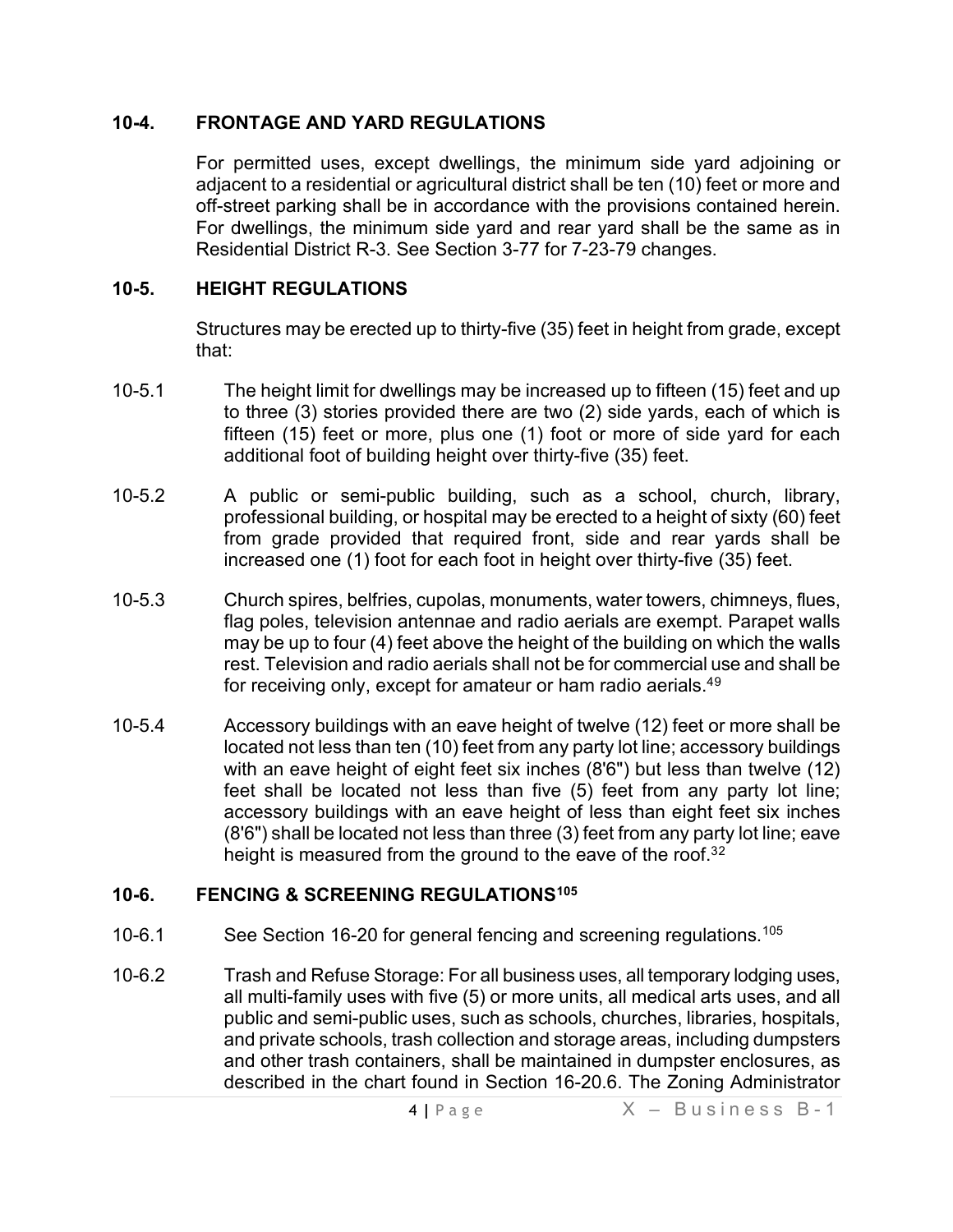may waive the dumpster enclosure requirement for small facilities if evidence is provided that an alternative trash removal system is provided. $^{105}\,$  $^{105}\,$  $^{105}\,$